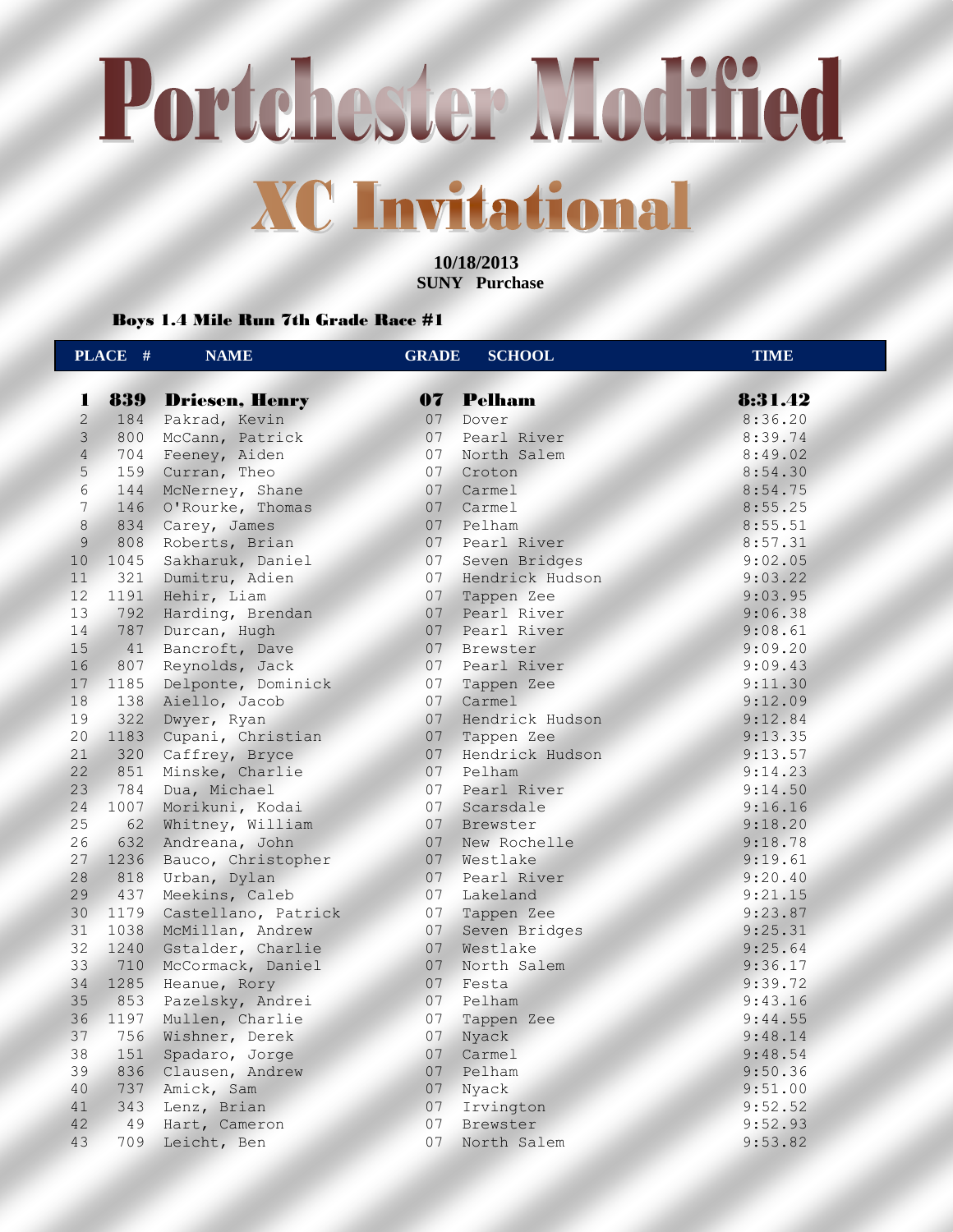| 44              | 799  | McAleer, Brian            | 07             | Pearl River   | 9:54.30  |
|-----------------|------|---------------------------|----------------|---------------|----------|
| 45 <sub>2</sub> |      | 1013 Thaler, Cole         | 07             | Scarsdale     | 9:54.75  |
| 46              | 1194 | Kabel, Joel               | 07             | Tappen Zee    | 9:55.31  |
| 47              | 136  | Aabel, Andrew             | 07             | Carmel        | 9:59.34  |
| 48              | 205  | Huh, Daniel               | 07             | Edgemont      | 10:00.50 |
| 49              | $-9$ | Unknown                   |                |               | 10:01.26 |
| 50              | 1219 | Nelson, Elliot            | 07             | Valhalla      | 10:01.98 |
| 51              | 352  | Topman, Jared             | 07             | Irvington     | 10:02.99 |
| 52              |      | 345 McClure, Ian          | 07             | Irvington     | 10:07.69 |
| 53              | 1187 | Feinberg, Jack            | 08             | Tappen Zee    | 10:09.37 |
| 54              |      | 965 Alter, Curtis         | 07             | Rye Neck      | 10:09.91 |
| 55              | 723  | Vincent, Sean             | 07             | North Salem   | 10:11.04 |
| 56              | 788  | Failing, Jack             | 07             | Pearl River   | 10:12.25 |
| 57              | 448  | Woods, Lawrence           | 07             | Lakeland      | 10:12.64 |
| 58              | 1290 | Kuriakose, Shawn          | 07             | Festa         | 10:12.91 |
| 59              | 790  | Fogarty, John             | 07             | Pearl River   | 10:13.79 |
| 60              | 198  | Brandfonbrener, Alexander | 07             | Edgemont      | 10:14.49 |
| 61              | 1299 | Reny, Alvin               | 07             | Festa         | 10:14.89 |
| 62              | 199  | Brandfonbrener, Matt      | 07             | Edgemont      | 10:15.62 |
| 63              | 47   | Goldberg, Alex            | 07             | Brewster      | 10:16.46 |
| 64              | 1022 | Coopersberg, Sam          | 07             | Seven Bridges | 10:17.80 |
| 65              | 1188 | Goldman, Angus            | 07             | Tappen Zee    | 10:18.01 |
| 66              | 1193 | Huang, Kevin              | 07             | Tappen Zee    | 10:18.91 |
| 67              | 1217 | Felice, Christopher       | 07             | Valhalla      | 10:19.67 |
| 68              | 106  | Pringel, Freitz           | 07             | Bronxville    | 10:20.24 |
| 69              | 1008 | Musoff, William           | 07             | Scarsdale     | 10:21.33 |
| 70              | 1002 | Hoexter, Zachary          | 07             | Scarsdale     | 10:22.12 |
| 71              | 1115 | Fitzgerald, Liam          | 07             | St. Margarets | 10:22.94 |
| 72              | 428  | Bruen, Christopher        | 07             | Lakeland      | 10:24.81 |
| 73              | 15   | Holt, Justin              | 07             | Ardsley       | 10:25.81 |
| 74              | 746  | Mars, Sean                | 07             | Nyack         | 10:28.56 |
| 75              | 1239 | Gianni, Garritano         | 07             | Westlake      | 10:29.35 |
| 76              | 815  | Sweeney, Jack             | 07             | Pearl River   | 10:32.85 |
| 77              | 719  | Thayer, Bradley           | 07             | North Salem   | 10:34.02 |
| 78              | 1314 | Pytosh, Matthew           | 7 <sup>1</sup> | Bronxville    | 10:35.05 |
| 79              | 780  | Connolly, Stephen         | 07             | Pearl River   | 10:36.65 |
| 80              | 1221 | Pennella, Henry           | 07             | Valhalla      | 10:39.67 |
| 81              | 841  | Flemming, Connor          | 07             | Pelham        | 10:40.40 |
| 82              | 22   | Skubas, Apostolos         | 07             | Ardsley       | 10:42.15 |
| 83              | 147  | Pinerio, Kevin            | 07             | Carmel        | 10:44.83 |
| 84              | 773  | Arno, Nicholas            | 07             | Pearl River   | 10:49.29 |
| 85              | 804  | O'Connor, Luke            | 07             | Pearl River   | 10:50.79 |
| 86              | 812  | Smith, Tyler              | 07             | Pearl River   | 10:52.47 |
| 87              | 137  | Abousamra, Paul           | 07             | Carmel        | 10:54.64 |
| 88              | 429  | Bryson, Nathaniel         | 07             | Lakeland      | 10:59.20 |
| 89              | 850  | Miliarini, Alfonso        | 07             | Pelham        | 10:59.40 |
| 90              | 739  | Blanchette, Jack          | 07             | Nyack         | 11:02.11 |
| 91              | 21   | Silverstein, Ryan         | 07             | Ardsley       | 11:02.79 |
| 92              | 1291 | Lamia, Michael            | 07             | Festa         | 11:03.01 |
| 93              | 650  | Rivel, Joah               | 07             | New Rochelle  | 11:04.04 |
| 94              | 707  | Heffernan, Michael        | 07             | North Salem   | 11:04.26 |
| 95              | 833  | Barsanti, Nicholas        | 07             | Pelham        | 11:04.46 |
| 96              | 860  | Wertimen, Patrick         | 08             | Pelham        | 11:05.22 |
| 97              | 143  | Harrison, Jeremy          | 07             | Carmel        | 11:06.00 |
| 98              | 796  | Lowry, Raymond            | 07             | Pearl River   | 11:07.82 |
| 99              | 781  | Costello, Colin           | 07             | Pearl River   | 11:08.64 |
| 100             | 446  | Weston, Kymanni           | 07             | Lakeland      | 11:08.87 |
| 101             | 18   | Maggio, Paul              | 07             | Ardsley       | 11:09.73 |
| 102             | 353  | Turett, Ethan             | 07             | Irvington     | 11:10.41 |
| 103             | 145  | Mirchin, Brian            | 07             | Carmel        | 11:12.01 |
| 104             | 755  | Varier, Dominque          | 07             | Nyack         | 11:12.47 |
| 105             | 843  | Gregware, Ryan            | 07             | Pelham        | 11:14.23 |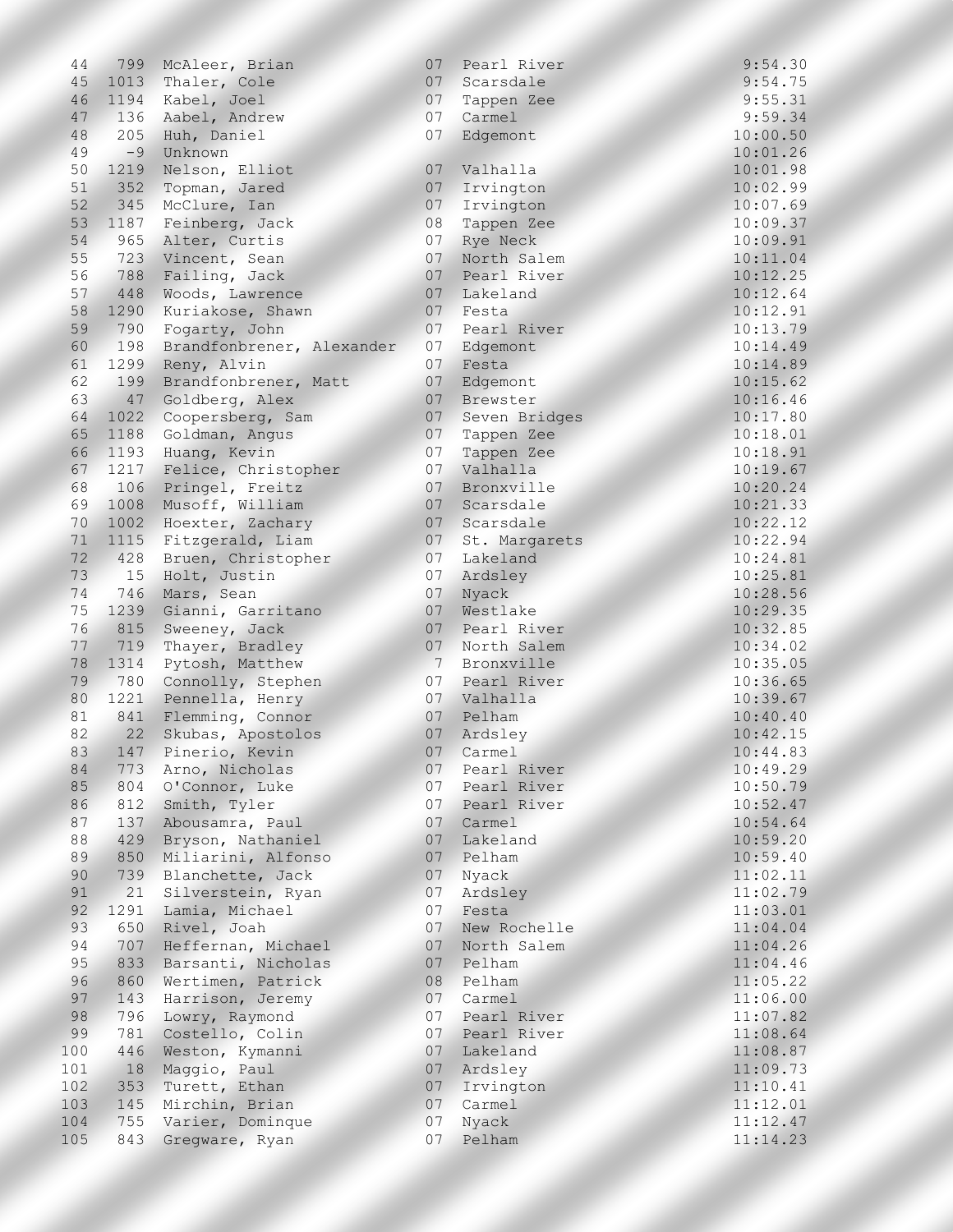| 106 | 817  | Tso, Anthony            | 07             | Pearl River        | 11:16.76 |
|-----|------|-------------------------|----------------|--------------------|----------|
| 107 |      | 713 Prosperino, Steven  | 07             | North Salem        | 11:17.42 |
| 108 | 720  | Tolman, Connor          | 07             | North Salem        | 11:18.51 |
| 109 | 776  | Buhrmeister, Robert     | 07             | Pearl River        | 11:20.25 |
| 110 | 805  | Petti, Daniel           | 07             | Pearl River        | 11:20.81 |
| 111 | 150  | Slattery, PJ            | 07             | Carmel             | 11:21.56 |
| 112 | 806  | Reiner, Peter           | 07             | Pearl River        | 11:22.07 |
| 113 | 1280 | Garcia, Khayyam         | 07             | Festa              | 11:23.56 |
| 114 | 783  | Dorman, Ryan            | 07             | Pearl River        | 11:24.04 |
| 115 | 178  | Cardwell, Ross          | 07             | Dover              | 11:24.47 |
| 116 | 715  | Riina, Ethan            | 07             | North Salem        | 11:25.26 |
| 117 | 440  | Ocasio, Ryan            | 07             | Lakeland           | 11:28.80 |
| 118 | 207  | Liu, Christopher        | 07             | Edgemont           | 11:31.43 |
| 119 | 1224 | Theile-Pissine, Stefan  | 07             | Valhalla           | 11:33.11 |
| 120 | 803  | O'Connor, Liam          | 07             | Pearl River        | 11:34.48 |
| 121 | 842  | Gilchrist, Kieran       | 07             | Pelham             | 11:38.55 |
| 122 | 1311 | Jerutis, Connor         | 7              | Croton             | 11:40.07 |
| 123 | 1238 | Deneny, Terrence        | 07             | Westlake           | 11:41.65 |
| 124 | 217  | Copppla, Nick           | 07             | Festa              | 11:42.11 |
| 125 | 435  | Lerman, Zachary         | 07             | Lakeland           | 11:44.87 |
| 126 | 1178 | Blanker, Henry          | 07             | Tappen Zee         | 11:45.67 |
| 127 | 1301 | Sadeghilari, Aryan      | 07             | Festa              | 11:51.61 |
| 128 | 1296 | Muenzer, Joshua         | 07             | Festa              | 11:52.68 |
| 129 | 659  | Vergara, Gavin          | 07             | New Rochelle       | 11:54.65 |
| 130 | 1192 | Henry, Brian            | 07             | Tappen Zee         | 11:58.00 |
| 131 | 645  | McKinney, Owen          | 07             | New Rochelle       | 11:58.50 |
| 132 | 816  | Todd, Isaac             | 07             | Pearl River        | 11:58.71 |
| 133 | 328  | Rossi, Kenneth          | 07             | Hendrick Hudson    | 12:04.60 |
| 134 | 327  | Martin, Jason           | 07             | Hendrick Hudson    | 12:11.73 |
| 135 | 341  | Hoyama, Kent            | 07             | Irvington          | 12:15.17 |
| 136 | 1241 | Iazetta, Thomas         | 07             | Westlake           | 12:21.44 |
| 137 | 215  | Suprogatmno, Alessandro | 07             | Edgemont           | 12:26.46 |
| 138 | 1216 | Essig, Daniel           | 07             | Valhalla           | 12:27.67 |
| 139 | 1286 | Hoermann, Matthew       | 07             | Festa              | 12:28.68 |
| 140 | 48   | Gordon, Greg            | 07             | Brewster           | 12:31.91 |
| 141 | 1180 | Chung, Carter           | 07             | Tappen Zee         | 12:34.12 |
| 142 | 35   | Tillison, Ethan         | 07             | <b>Blind Brook</b> | 12:39.17 |
| 143 | 317  | Barak, Jake             | 07             | Hendrick Hudson    | 12:39.36 |
| 144 | 748  | Murphy, Conor           | 07             | Nyack              | 12:45.04 |
| 145 | 329  | Turner, Harrison        | 07             | Hendrick Hudson    | 12:49.15 |
| 146 | 330  | Wohlers, William        | 07             | Hendrick Hudson    | 12:53.28 |
| 147 | 206  | Joe, Andrew             | 07             | Edgemont           | 12:57.91 |
| 148 | 1012 | Seidman, Hayden         | 07             | Scarsdale          | 12:59.11 |
| 149 | 423  | Almonte, Brandon        | 07             | Lakeland           | 12:59.46 |
| 150 | 1006 | Mayer, Alex             | 07             | Scarsdale          | 13:00.08 |
| 151 | 966  | DeVore, Scott           | 07             | Rye Neck           | 13:08.84 |
| 152 | 1222 | Phillips, Sebastian     | 07             | Valhalla           | 13:09.06 |
| 153 | 1276 | Danyluk, Chris          | 07             | Festa              | 13:11.31 |
| 154 | 324  | Jackson, Liam           | 07             | Hendrick Hudson    | 13:17.60 |
| 155 | 1247 | Pepzinski, Adam         | 07             | Westlake           | 13:40.80 |
| 156 | 32   | Espinal, Nick           | 07             | Blind Brook        | 14:21.74 |
| 157 | 801  | McGarvey, Kevin         | 07             | Pearl River        | 14:31.85 |
| 158 | 791  | Gaglio, Michael         | 07             | Pearl River        | 14:41.21 |
| 159 | 1313 | Danza, Felipe           | $\overline{7}$ | Rye Neck           | 14:50.21 |
| 160 | 1050 | Zhao, Aron              | 07             | Seven Bridges      | 14:54.09 |
| 161 | 969  | McSweeney, Jake         | 07             | Rye Neck           | 15:19.72 |
| 162 | 846  | Hernandez, Javier       | 07             | Pelham             | 17:12.19 |
|     |      |                         |                |                    |          |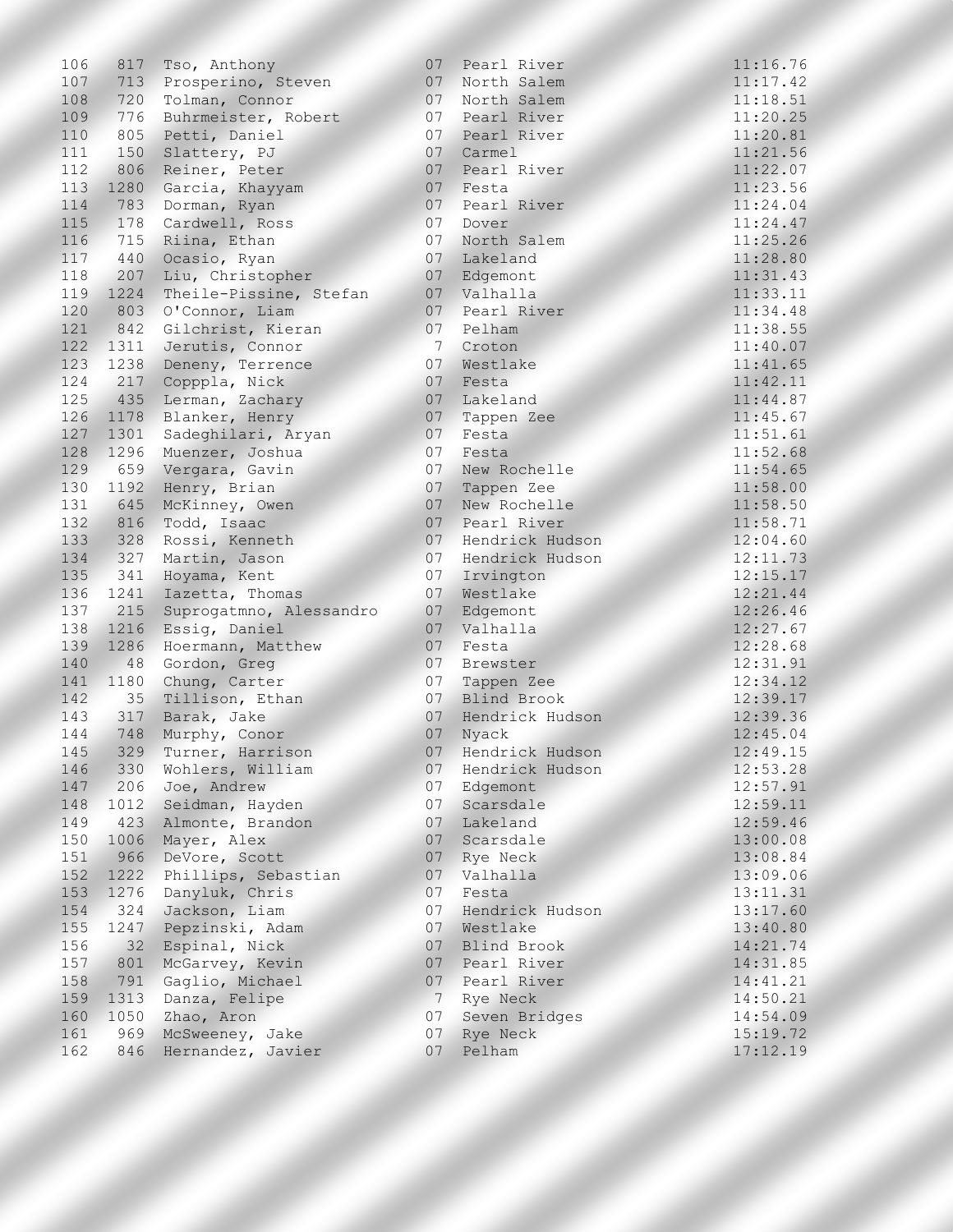**10/18/2013 SUNY Purchase** 

### Boys 1.4 Mile Run 7th Grade Race #2

|                 | PLACE # | <b>NAME</b>               | <b>GRADE</b>    | <b>SCHOOL</b>    | <b>TIME</b> |                |
|-----------------|---------|---------------------------|-----------------|------------------|-------------|----------------|
| 1               | 961     | <b>Twyman, Ted</b>        | 07              | <b>Rye</b>       | 8:16.55     | 1              |
| $\overline{2}$  | 960     | Takatsu, Rick             | 07              | Rye              | 8:34.32     | $\overline{c}$ |
| $\overline{3}$  | 601     | Golino, Anthony           | 07              | New Fairfield    | 8:37.96     | $\mathcal{E}$  |
| $\overline{4}$  | 616     | Zima, Tommy               |                 | New Fairfield    | 8:38.15     | $\overline{4}$ |
| 5               | 572     | Rogers, Kevin             |                 | 07 Nanuet        | 8:38.35     | $\mathsf S$    |
| 6               |         | 681 Gleaton, Christopher  | 07 <sup>2</sup> | North Rockland   | 8:42.00     | $\epsilon$     |
| 7               | 677     | Boyd, Nicholas            | 07              | North Rockland   | 8:51.04     | $7\phantom{.}$ |
| 8               | 1108    | Ward-Willis, Chris        | 07              | Somers           | 8:56.58     | $\,8\,$        |
| $\overline{9}$  | 949     | Kaiki, Matsuo             | 07              | Rye              | 8:57.70     | 9              |
| 10              | 230     | Rooney, Cole              | 07              | Fox Lane         | 8:59.81     | 10             |
| 11              | 242     | Olson, Henry              | 07              | Green Meadow     | 9:00.13     |                |
| 12 <sup>7</sup> | 564     | Guerci, Ryan              | 07              | Nanuet           | 9:00.41     | 11             |
| 13              | 566     | Lowther, Matthew          | 07              | Nanuet           | 9:05.00     | 12             |
| 14              | 1317    | Lambert, Jerold           | 7 <sup>7</sup>  | New Fairfield    | 9:05.25     | 13             |
| 15              | 1060    | Kudla, Louis              | 07<             | Sleepy Hollow    | 9:09.19     | 14             |
| 16              | 271     | Mirra, Justin             | 07              | Harrison         | 9:10.27     | 15             |
| 17              | 456     | Francisco, Ben            | $7\phantom{.0}$ | Mahopac          | 9:11.74     | 16             |
| 18              | 469     | Stepkoski, Connor         | 07              | Mahopac          | 9:17.63     | 17             |
| 19              | 76      | Benson, Noah              | 07 <sup>2</sup> | Briarcliff       | 9:20.51     | 18             |
| 20              | 956     | Mosher, Owen              | 07              | Rye              | 9:22.05     | 19             |
| 21              | 957     | Neave, Jack               | 07              | Rye              | 9:24.01     | 20             |
| 22              | 602     | Hauck, Shane              |                 | 07 New Fairfield | 9:25.32     | 21             |
| 23              | 287     | Williams, George          | 07              | Harrison         | 9:26.29     | 22             |
| 24              | 687     | Mata, Oscar               | 07              | North Rockland   | 9:27.07     | 23             |
| 25              | 561     | Filatov, Christopher      | 07              | Nanuet           | 9:27.88     | 24             |
| 26              | 571     | Rodriquez, Gabriel        | 07              | Nanuet           | 9:28.50     | 25             |
| 27              | 954     | Monoughan, Thomas         | 08              | Rye              | 9:29.80     | 26             |
| 28              | 955     | Moore, Jake               | 07 <sup>°</sup> | Rye              | 9:30.35     | 27             |
| 29              | 598     | Fitzpatrick, Jack         | 07              | New Fairfield    | 9:31.02     | 28             |
| 30              | 688     | Mileski, Andrew           | 07              | North Rockland   | 9:32.33     | 29             |
| 31              |         | 1137 Czerwinski, Thomas   |                 | 07 Suffern       | 9:32.57     | 30             |
| 32              |         | 273 Pizzutello, Christian |                 | 07 Harrison      | 9:37.85     | 31             |
| 33              | 1261    | Schlick, Andrew           | 07              | White Plains     | 9:41.24     | 32             |
| 34              | 896     | Wilson, Brian             | 07              | Pleasantiville   | 9:41.48     | 33             |
| 35              | 679     | Curtis, Ryan              | 07              | North Rockland   | 9:42.20     | 34             |
| 36              | 1097    | McCormack, Timmy          | 07              | Somers           | 9:42.92     | 35             |
| 37              | 264     | Kenny, Thomas             | 07              | Harrison         | 9:44.83     | 36             |
| 38              | 409     | Rukaniec, Mack            | 07              | John Jay CR      | 9:45.70     | 37             |
| 39              | 505     | DeVito, Justin            | 07              | Mamaroneck       | 9:47.35     | 38             |
| 40              | 289     | Wilson, Matthew           | 07              | Harrison         | 9:49.51     | 39             |
| 41              | 1098    | Muldoon, Dillion          | 07              | Somers           | 9:50.62     | 40             |
| 42              | 253     | Crupi, Attilio            | 07              | Harrison         | 9:51.74     | 41             |
| 43              | 288     | Wilson, Justin            | 07              | Harrison         | 9:53.01     | 42             |
| 44              | 1100    | Sanz, Noah                | 07              | Somers           | 10:06.99    | 43             |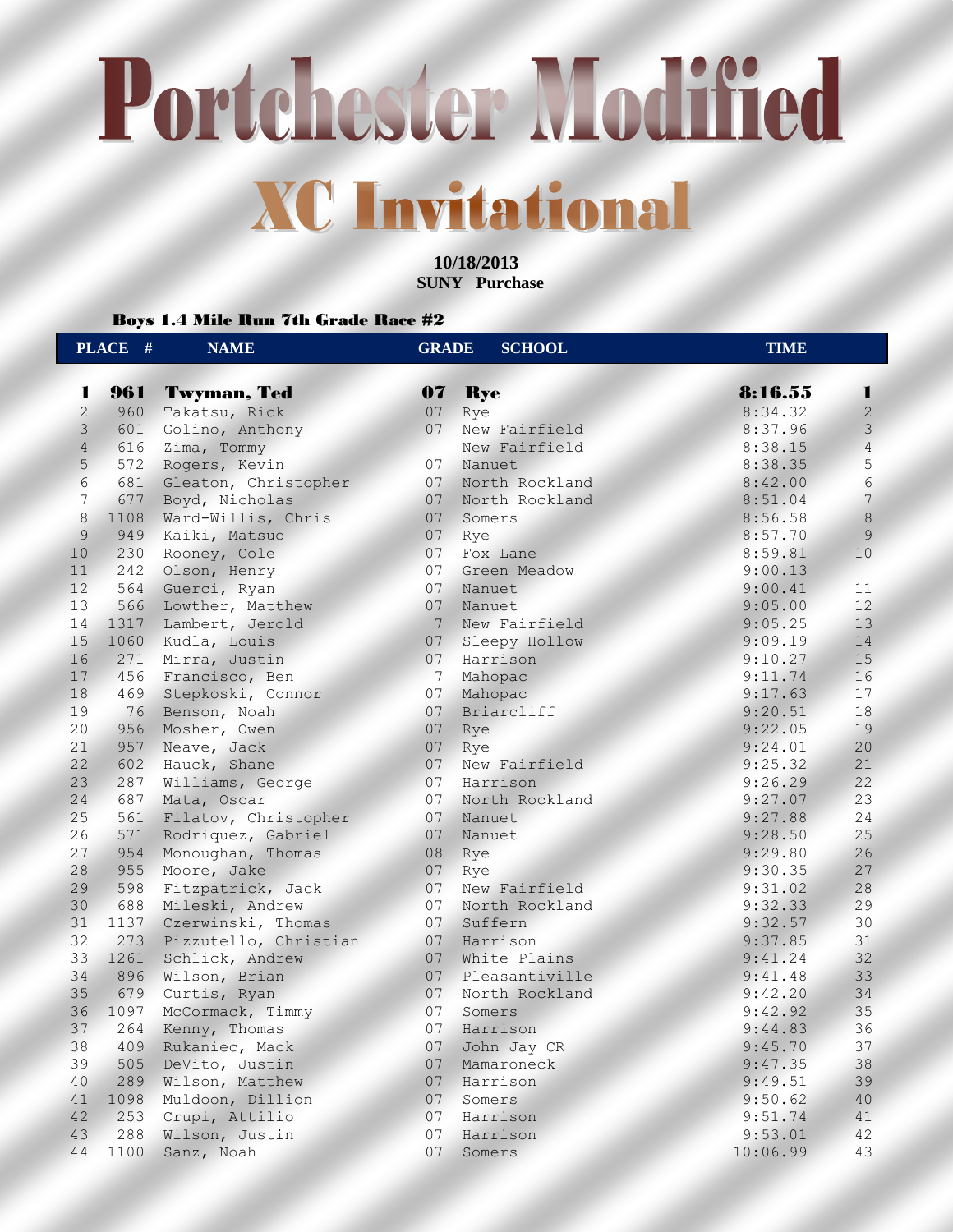| 45       | 395  | Homer, Breet          | 07              | John Jay CR    | 10:08.85             | 44 |
|----------|------|-----------------------|-----------------|----------------|----------------------|----|
| 46       |      | 226 Fitz, Marcus      |                 | 07 Fox Lane    | 10:09.58             | 45 |
| 47       |      | 911 Morel, Brian      | 07              | Port Chester   | 10:10.40             |    |
| 48       | 393  | Henshaw, Marshall     | 07              | John Jay CR    | 10:11.21             | 46 |
| 49       | 951  | Maloney, Conor        | 07              | Rye            | 10:12.20             |    |
| 50       | 90   | Jones, Henry          | 07              | Briarcliff     | 10:13.42             | 47 |
| 51       | 1061 | Pak, Oscar            | 07              | Sleepy Hollow  | 10:13.87             | 48 |
| 52       | 946  | Fuili, Toshihide      | 07              | Rye            | 10:14.90             |    |
| 53       | 574  | Sayre, Brian          | 07              | Nanuet         | 10:15.35             | 49 |
| 54       | 565  | Kelly, John           | 07              | Nanuet         | 10:16.36             | 50 |
| 55       | 385  | Comstock, Ryan        | 07              | John Jay CR    | 10:16.90             | 51 |
| 56       | 394  | Hogan, Tim            | 07 <sup>2</sup> | John Jay CR    | 10:17.83             | 52 |
| 57       | 944  | Donovan, Tommy        | 07              | Rye            | 10:18.55             |    |
| 58       | 272  | Mittman, Josh         | 07              | Harrison       | 10:19.25             |    |
| 59       | 228  | Mathews, Dixon        | 07              | Fox Lane       | 10:19.55             | 53 |
| 60       | 1103 | Steinfeld, Tyler      | 07              | Somers         | 10:19.92             | 54 |
| 61       |      | 1081 Altieri, Michael | 07              | Somers         | 10:20.16             | 55 |
| 62       |      | 462 Kounios, Aidan    | 07              | Mahopac        | 10:20.42             | 56 |
| 63       | 693  | Rugg, Gustav          | 07              | North Rockland | 10:23.17             | 57 |
| 64       |      | 1144 Hamilton, Henry  | 07              | Suffern        | 10:24.87             | 58 |
|          |      |                       |                 |                |                      | 59 |
| 65<br>66 | 610  | 224 Fillippone, Tom   | 07 <sup>2</sup> | Fox Lane       | 10:25.24<br>10:26.47 |    |
|          |      | Porpora, Nick         | 07              | New Fairfield  |                      | 60 |
| 67       | 947  | Goldszar, John        | 07              | Rye            | 10:26.72             |    |
| 68       | 1135 | Codispoti, Andrew     | 07              | Suffern        | 10:27.07             | 61 |
| 69       |      | 1255 Furry, Jacob     | 07              | White Plains   | 10:27.69             | 62 |
| 70       | 498  | Casey, Richard        | 07              | Mamaroneck     | 10:29.09             | 63 |
| 71       | 684  | Maher, Benjamin       | 07 <sup>2</sup> | North Rockland | 10:31.44             | 64 |
| 72       | 250  | Brown, Conlin         |                 | 07 Harrison    | 10:31.96             |    |
| 73       | 950  | Lopp, Ryan            | 07              | Rye            | 10:32.40             |    |
| 74       | 1160 | Speight, Kevin        | 07              | Suffern        | 10:33.12             | 65 |
| 75       |      | 596 Evans, Ryan       | 07              | New Fairfield  | 10:34.56             | 66 |
| 76       | 695  | Wisdom, Deondre       | 07              | North Rockland | 10:35.91             |    |
| 77       | 594  | Caraluzzi, Chris      | 07              | New Fairfield  | 10:36.37             |    |
| 78       | 1057 | Breen, Brendan        | 07              | Sleepy Hollow  | 10:36.81             | 67 |
| 79       |      | 1152 Murillo, Daniel  | 07              | Suffern        | 10:37.56             | 68 |
| 80       |      | 886 May, Christopher  | 07              | Pleasantiville | 10:39.10             | 69 |
| 81       |      | 528 Nesser, Samson    | 07 <sub>2</sub> | Mamaroneck     | 10:39.86             | 70 |
| 82       |      | 943 Davey, Liam       | 07 <sup>2</sup> | Rye            | 10:40.20             |    |
| 83       |      | 1257 Konarski, Lucas  | 07              | White Plains   | 10:40.45             | 71 |
| 84       | 500  | Chapin, Aidan         | 07<             | Mamaroneck     | 10:44.77             | 72 |
| 85       | 88   | Hertz, Max            | 07              | Briarcliff     | 10:46.06             | 73 |
| 86       | 882  | Halloran, Jack        | 07              | Pleasantiville | 10:46.41             | 74 |
| 87       | 225  | Fink, Charlie         | 07              | Fox Lane       | 10:46.68             | 75 |
| 88       | 1256 | Kohl, Ben             | 07              | White Plains   | 10:48.54             | 76 |
| 89       | 392  | Henshaw, John         | 08              | John Jay CR    | 10:51.07             | 77 |
| 90       | 1140 | Eisberg, Sam          | 07              | Suffern        | 10:52.07             | 78 |
| 91       | 1312 | Colavecchio, Lucas    | 7 <sup>7</sup>  | Putnam Valley  | 10:56.21             |    |
| 92       | 418  | Wiaric, Ian           | 07              | John Jay CR    | 10:57.44             | 79 |
| 93       | 388  | Cummings, Orion       | 07              | John Jay CR    | 10:59.91             |    |
| 94       | 400  | Lynch, Andrew         | 07              | John Jay CR    | 11:00.64             |    |
| 95       | 909  | Johnson, Ari          | 07              | Port Chester   | 11:00.95             |    |
| 96       | 873  | Albaum, Jon           | 07              | Pleasantiville | 11:02.29             | 80 |
| 97       | 606  | Khoury, Ryan          | 07              | New Fairfield  | 11:02.77             |    |
| 98       | 595  | Cennamo, Matt         | 07              | New Fairfield  | 11:03.19             |    |
| 99       | 892  | Senande, Sebastian    | 07              | Pleasantiville | 11:03.39             | 81 |
| 100      | 537  | Tucker, Grant         | 07              | Mamaroneck     | 11:04.53             | 82 |
| 101      | 416  | Tedesco, Mike         | 07              | John Jay CR    | 11:06.15             |    |
| 102      | 383  | Bosco, Triatan        | 8               | John Jay CR    | 11:06.35             |    |
| 103      | 1101 | Silverberg, Jamie     | 07              | Somers         | 11:07.49             | 83 |
| 104      | 512  | Ferraro, Peter Jacob  | 07              | Mamaroneck     | 11:09.75             | 84 |
| 105      | 501  | Colon, Treyson        | 07              | Mamaroneck     | 11:13.65             | 85 |
| 106      | 1156 | Seif, Robert          | 07              | Suffern        | 11:14.80             | 86 |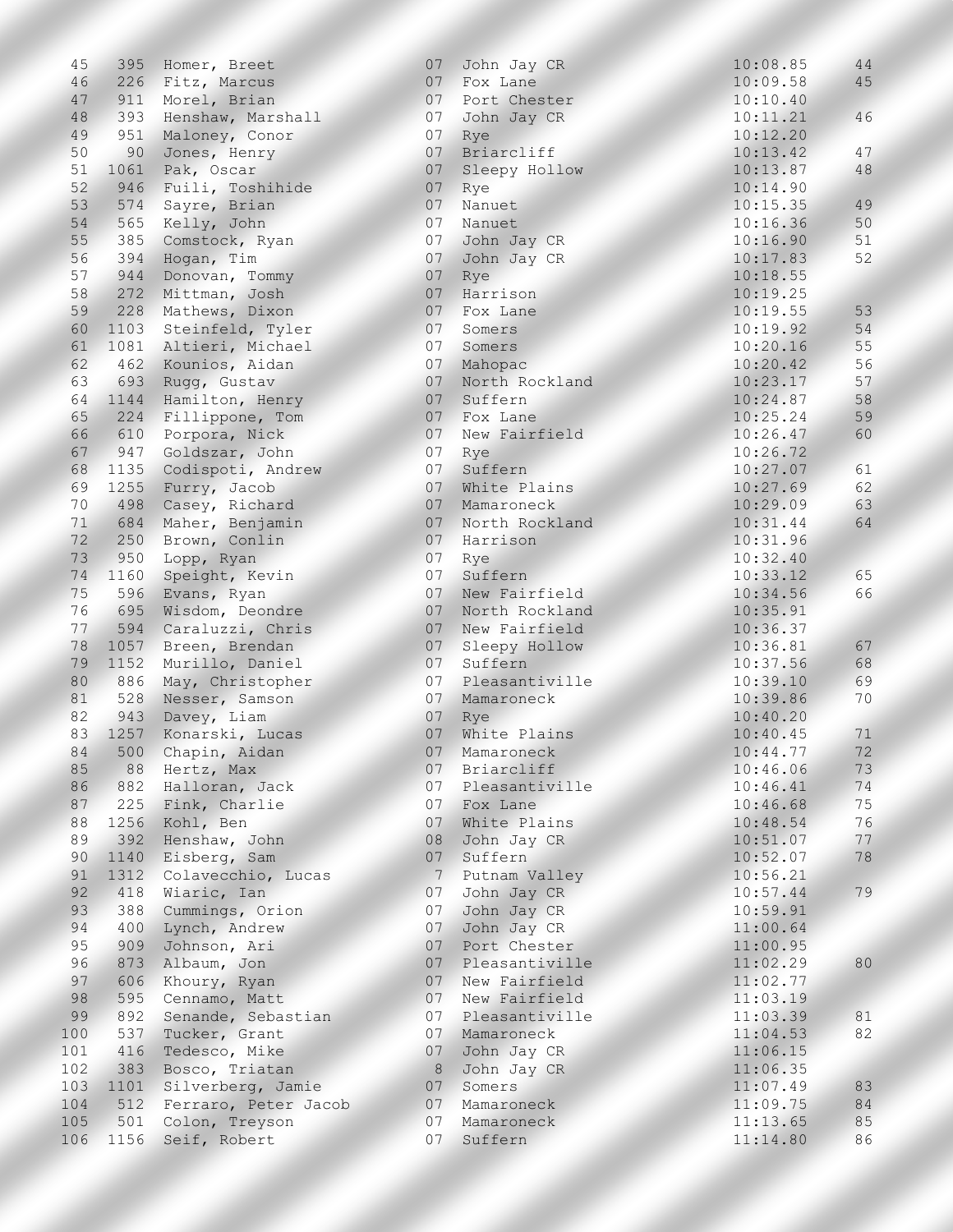| 107 | 534  | Tamtillo, Joseph    | 07              | Mamaroneck     | 11:15.75 |     |
|-----|------|---------------------|-----------------|----------------|----------|-----|
| 108 | 508  | Doern, Charlie      | 07              | Mamaroneck     | 11:18.82 |     |
| 109 | 948  | Johnson, Ben        | 07              | Rye            | 11:19.33 |     |
| 110 | 470  | Zarcone, Lawrence   | 07              | Mahopac        | 11:20.88 | 87  |
| 111 | 884  | Igielski, Dan       | 07              | Pleasantiville | 11:22.47 | 88  |
| 112 | 227  | Giron, Cesar        | 07              | Fox Lane       | 11:23.00 | 89  |
| 113 | 529  | Novick, Emmett      | 07              | Mamaroneck     | 11:23.22 |     |
| 114 | 493  | Berke, Parker       | 07              | Mamaroneck     | 11:25.95 |     |
| 115 | 889  | Rosen, Jared        | 07              | Pleasantiville | 11:27.04 | 90  |
| 116 | 945  | Finnegan, John      | 07              | Rye            | 11:27.28 |     |
| 117 | 879  | Donohue, Finn       | 07              | Pleasantiville | 11:28.32 |     |
| 118 | 536  | Tomatsugu, Junta    | 07              | Mamaroneck     | 11:29.16 |     |
| 119 | 607  | Lagas, Jason        | 07              | New Fairfield  | 11:31.62 |     |
| 120 | 254  | DiDonato, Joseph    | 07              | Harrison       | 11:33.99 |     |
| 121 | 562  | Flynn, Dylan        | 07              | Nanuet         | 11:34.25 |     |
| 122 | 1158 | Sharma, Sunny       | 07              | Suffern        | 11:35.05 |     |
| 123 | 1155 | Reichner, Matthew   | 07              | Suffern        | 11:36.86 |     |
| 124 | 510  | Emmet, Robert       | 07              | Mamaroneck     | 11:38.95 |     |
| 125 | 1151 | Munitz, Daniel      | 07              | Suffern        | 11:39.26 |     |
| 126 | 1149 | Lynch, Mike         | 07              | Suffern        | 11:39.66 |     |
| 127 | 401  | McMahon, Jack       | 07              | John Jay CR    | 11:40.61 |     |
| 128 | 689  | Pisa, Nick          | 07              | North Rockland | 11:42.93 |     |
| 129 | 1062 | Quinn-Ray, Connor   | 07              | Sleepy Hollow  | 11:43.46 | 91  |
| 130 | 402  | Molello, Brenden    | 07              | John Jay CR    | 11:46.18 |     |
| 131 | 415  | Tabs, Jacob         | 07              | John Jay CR    | 11:46.97 |     |
| 132 | 1150 | McNally, Connor     | 07              | Suffern        | 11:47.21 |     |
| 133 | 82   | Duke, Chase         | 07              | Briarcliff     | 11:52.59 | 92  |
| 134 | 101  | Smoler, Brett       | 07              | Briarcliff     | 11:53.48 | 93  |
| 135 | 613  | Rivera, Nick        | 07              | New Fairfield  | 11:54.94 |     |
| 136 | 280  | Smrek, Johnathan    | 07              | Harrison       | 11:55.19 |     |
| 137 | 73   | Afamian, Jacob      | 07              | Briarcliff     | 11:56.56 | 94  |
| 138 | 597  | Fernand, Kyle       | 07              | New Fairfield  | 11:58.55 |     |
| 139 | 504  | Cristina, George    | 07              | Mamaroneck     | 11:59.72 |     |
| 140 | 541  | Worth, Eli          | 07              | Mamaroneck     | 12:00.13 |     |
| 141 | 881  | Freiheit, Jacob     | 07              | Pleasantiville | 12:04.49 |     |
| 142 | 1065 | Zamdmer, Samuel     | 07              | Sleepy Hollow  | 12:06.83 | 95  |
| 143 |      | 560 Bowman, Nick    |                 | Nanuet         | 12:14.27 |     |
| 144 |      | 694 Vong, Matthew   | 07              | North Rockland | 12:16.70 |     |
| 145 | 1264 | Weiner, Aaron       | 07              | White Plains   | 12:16.91 | 96  |
| 146 | 229  | Morretta, Luke      | 07 <sup>°</sup> | Fox Lane       | 12:23.34 | 97  |
| 147 | 1265 | Amendola, Santino   | 07              | Woodlands      | 12:25.87 |     |
| 148 | 942  | Burnescu, Jonathan  | 07              | Rye            | 12:26.68 |     |
| 149 | 249  | Barletta, Michael   | 07              | Harrison       | 12:30.42 |     |
| 150 | 1084 | Faust, Jordan       | 07              | Somers         | 12:31.81 |     |
| 151 | 890  | Schuster, Danny     | 07              | Pleasantiville | 12:32.84 |     |
| 152 | 268  | McLaughlin, Ryan    | 07              | Harrison       | 12:39.47 |     |
| 153 | 386  | Corsello, Alexander | 07              | John Jay CR    | 12:42.27 |     |
| 154 | 266  | Lapkin, Eli         | 07              | Harrison       | 12:45.72 |     |
| 155 | 248  | Bannon, Finn        | 07              | Harrison       | 12:46.75 |     |
| 156 | 256  | DiMarino, Robert    | 07              | Harrison       | 12:48.32 |     |
| 157 | 506  | Dillon, John        | 07              | Mamaroneck     | 12:49.53 |     |
| 158 | 489  | Adamo, Matthew      | 08              | Mamaroneck     | 12:53.73 |     |
| 159 | 410  | Ryser, Benedict     | 07              | John Jay CR    | 12:56.14 |     |
| 160 | 94   | Parker, Max         | 07              | Briarcliff     | 12:57.58 | 98  |
| 161 | 290  | Wolverton, Jackson  | 07              | Harrison       | 12:58.72 |     |
| 162 | 1157 | Sentlowitz, Dylan   | 07              | Suffern        | 12:59.88 |     |
| 163 | 464  | O'Gara, Eamon       | 07              | Mahopac        | 13:20.31 | 99  |
| 164 | 569  | Miles, Robert       | 07              | Nanuet         | 13:21.89 |     |
| 165 | 278  | Sherwood, Jake      | 07              | Harrison       | 13:32.52 |     |
| 166 | 692  | Rowan, Aidan        | 07              | North Rockland | 13:37.00 |     |
| 167 | 461  | Kinash, Drew        | 07              | Mahopac        | 13:40.91 | 100 |
| 168 | 247  | Baldino, Michael    | 07              | Harrison       | 13:41.12 |     |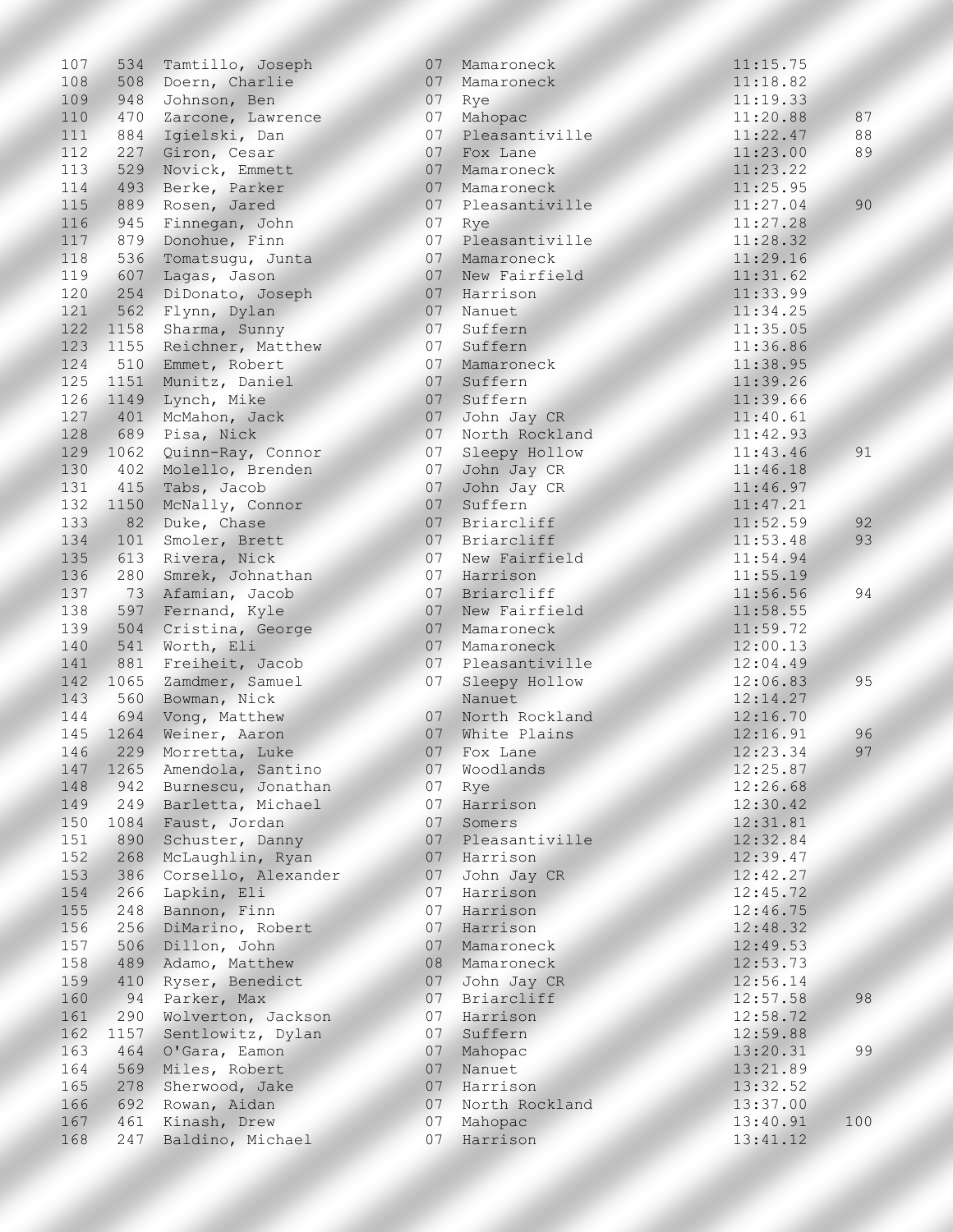| 169 |          | 891 Selesnick, Sam      | 07 | Pleasantiville | 13:53.58 |
|-----|----------|-------------------------|----|----------------|----------|
| 170 | 260      | Gisi, Thomas            | 07 | Harrison       | 13:56.58 |
| 171 |          | 274 Rosenberg, Drew     | 07 | Harrison       | 14:35.82 |
|     | 172 1161 | Vigliotti, Michael      | 07 | Suffern        | 14:46.33 |
| 173 |          | 255 DiDonato, Michael   | 07 | Harrison       | 15:17.48 |
| 174 | 495      | Boyle, George           | 07 | Mamaroneck     | 15:17.76 |
|     | 175 252  | Correia, Michael        | 07 | Harrison       | 15:18.24 |
| 176 | 283      | Sullivan, Jonathan      | 07 | Harrison       | 15:32.19 |
| 177 |          | 1273 Shaji-Chaco, Milan | 07 | Woodlands      | 16:39.42 |
|     |          |                         |    |                |          |

**10/18/2013 SUNY Purchase** 

### Girls 1.4 Mile Run 7th Grade Race #1

|                 | PLACE #         | <b>NAME</b>         | <b>GRADE</b>    | <b>SCHOOL</b>      | <b>TIME</b> |
|-----------------|-----------------|---------------------|-----------------|--------------------|-------------|
| 1               | 369             | Nuttal, Pippa       | 07              | <b>John Jay CR</b> | 8:49.69     |
| $\overline{2}$  | 732             | Munnelly, Violet    | 07              | Nyack              | 9:33.57     |
| $\mathcal{E}$   | 374             | Pollak, Lauren      | 07              | John Jay CR        | 9:40.55     |
| $\overline{4}$  | 477             | James, Alixandria   | 07              | Mamaroneck         | 9:47.77     |
| 5               | 736             | Spatz, Lea          | 07              | Nyack              | 9:47.98     |
| $6\overline{6}$ | 577             | Ariola, Elena       | 07              | New Fairfield      | 9:58.73     |
| $7\phantom{.0}$ | 726             | Aulet, Ashleigh     | 07              | Nyack              | 10:00.46    |
| 8               | 334             | Paparo, Julia       | 07              | Irvington          | 10:08.06    |
| 9               | 314             | Parks, Maureen      | 07 <sup>2</sup> | Hendrick Hudson    | 10:08.23    |
| 10              | 483             | Shein, Lilian       | 07              | Mamaroneck         | 10:19.86    |
| 11              | 729             | Fitzsimmons, Nicole | 07              | Nyack              | 10:23.72    |
| 12 <sup>7</sup> | 27              | Brady, Lisa         | 07              | <b>Blind Brook</b> | 10:26.38    |
| 13              |                 | 69 Plank, Madeline  | 07 <sub>2</sub> | Briarcliff         | 10:34.94    |
| 14              | 358             | Cocking, Sophia     | 07              | John Jay CR        | 10:40.59    |
| 15              | 11              | Rosenberg, Nina     | 07              | Ardsley            | 10:41.50    |
| 16              | 735             | Samparani, Mia      | 07              | Nyack              | 10:48.45    |
| 17              | 367             | Markatulio, Mikala  | 07              | John Jay CR        | 10:49.32    |
| 18              | 373             | Patton, Anna        | 07              | John Jay CR        | 10:49.51    |
| 19              | 482             | Rose, Hadley        | 07              | Mamaroneck         | 10:53.06    |
| 20              | 370             | Ohnemus, Athena     | 07              | John Jay CR        | 10:54.89    |
| 21              | 487             | Wise, Kaitlyn       | 07              | Mamaroneck         | 10:57.76    |
| 22              | 233             | Colgan, Laura       |                 | 07 Green Meadow    | 11:00.50    |
| 23              | 30 <sup>°</sup> | Otero, Malena       |                 | 07 Blind Brook     | 11:00.65    |
| 24              | 130             | Lawnzinger, Kerry   | 07              | Carmel             | 11:08.00    |
| 25              | 31              | Tominaga, Eri       | 07              | <b>Blind Brook</b> | 11:12.55    |
| 26              | 223             | Priezler, Margot    | 07              | Fox Lane           | 11:22.46    |
| 27              | 473             | Finstead, Chelsea   | 07              | Mamaroneck         | 11:25.44    |
| 28              | 221             | Malpica, Rebecca    |                 | 07 Fox Lane        | 11:27.91    |
| 29              | 488             | Young, Hannah       | 07              | Mamaroneck         | 11:31.51    |
| 30              | 696             | Amus, Isabella      | 07              | North Salem        | 11:34.55    |
| 31              | 219             | Goodman, Emma       | 07              | Fox Lane           | 11:38.11    |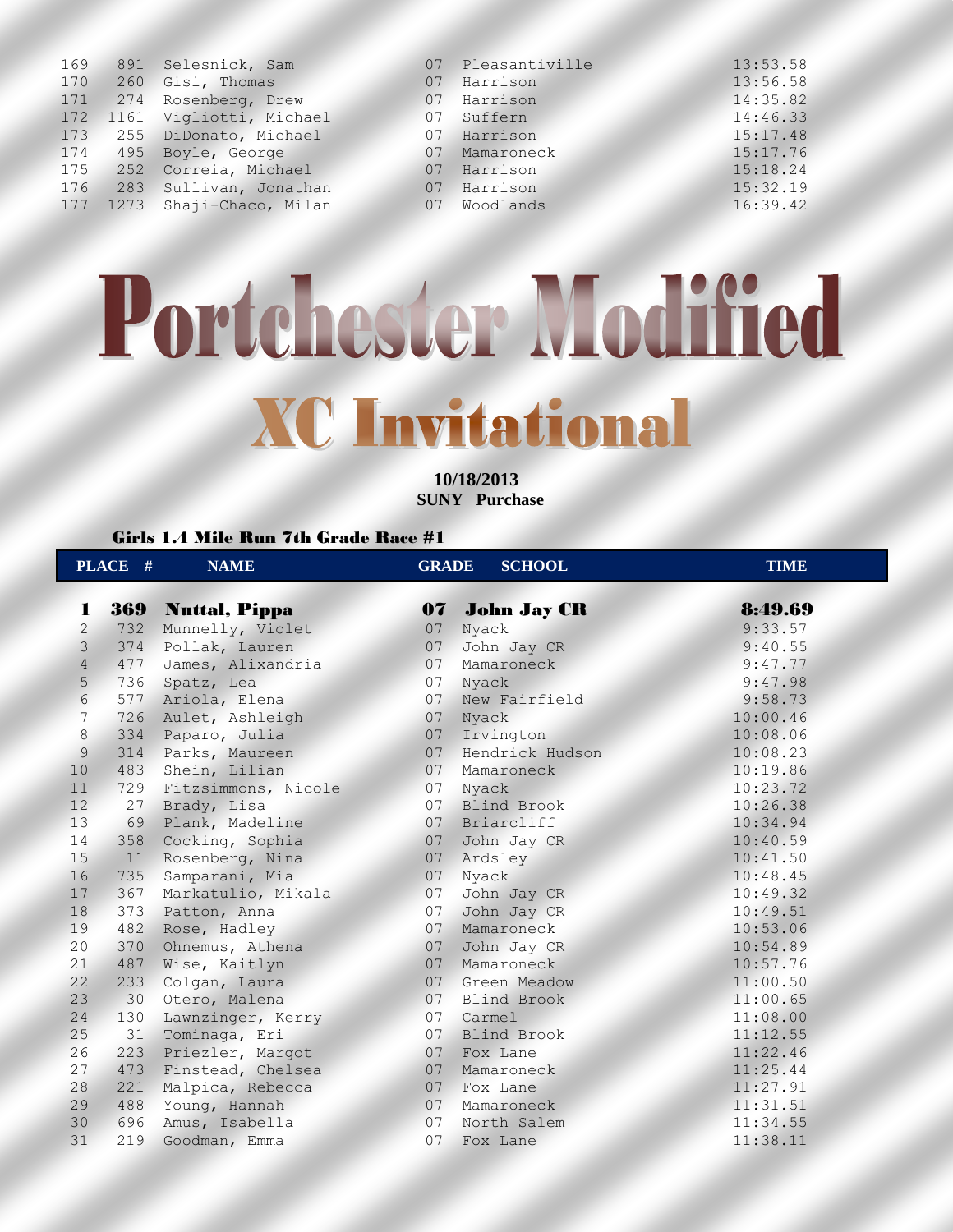| 32              | 125              | Cravo, Briana          | 07 | Carmel             | 11:38.79 |
|-----------------|------------------|------------------------|----|--------------------|----------|
| 33              | 733              | O'Neill, Isabella      | 07 | Nyack              | 11:39.49 |
| 34              | 220              | Leader, Julia          | 07 | Fox Lane           | 11:41.49 |
| 35              | 728              | Fischetta, Tia         | 07 | Nyack              | 11:42.17 |
| 36              | 3                | Deletto-Langell, Laura | 07 | Ardsley            | 11:43.64 |
| 37              | 129              | Hauptman, Hannah       | 07 | Carmel             | 11:48.54 |
| 38              | 332              | Cuff, Sydney           | 07 | Irvington          | 11:48.81 |
| 39              | 195              | Morton, Elizabeth      | 07 | Edgemont           | 11:49.64 |
| 40              | 587              | Moriarty, Magie        | 07 | New Fairfield      | 11:50.35 |
| 41              | 28               | DiMiceli, Emma         | 07 | <b>Blind Brook</b> | 11:50.55 |
| 42 <sup>°</sup> | 313              | O'Malley, Grace        | 07 | Hendrick Hudson    | 12:01.32 |
| 43              | 191              | Kelly, Fiona           | 07 | Edgemont           | 12:05.62 |
| 44              | 190              | Herschaft, Halli       | 07 | Edgemont           | 12:09.48 |
| 45              | 333              | Ferisin, Samantha      | 07 | Irvington          | 12:19.33 |
| 46              | 170              | DeStasio, Emma         | 07 | Dover              | 12:21.61 |
| 47              | 169              | Cardiello, Chiara      | 07 | Dover              | 12:22.16 |
| 48              | 734              | Rosario, Olivia        | 07 | Nyack              | 12:25.98 |
| 49              | 222              | Pacelli, Grace         | 07 | Fox Lane           | 12:27.82 |
| 50              | $\boldsymbol{8}$ | McCaffrey, Ceri        | 07 | Ardsley            | 12:28.59 |
| 51              | 727              | Diver, Sophia          | 07 | Nyack              | 12:47.09 |
| 52              | $1\,$            | Apostle, Gabrielle     | 07 | Ardsley            | 12:49.79 |
| 53              | 231              | Aries, Olivia          | 07 | Green Meadow       | 12:50.96 |
| 54              | 174              | Rodriquez, Megan       | 07 | Dover              | 12:55.21 |
| 55              | 127              | DeMonico, Kaitlyn      | 07 | Carmel             | 13:03.66 |
| 56              | 29               | DiMiceli, Sarah        | 07 | <b>Blind Brook</b> | 13:04.64 |
| 57              | 124              | Cosgrove, Siobhan      | 07 | Carmel             | 13:05.78 |
| 58              | 336              | Sugihara, Hwa-Lyang    | 07 | Irvington          | 13:06.14 |
| 59              | 12               | Yu, Loren              | 07 | Ardsley            | 13:06.33 |
| 60              | 578              | Bilello, Kelly         | 07 | New Fairfield      | 13:06.85 |
| 61              | 132              | Ramirez, Tayna         | 07 | Carmel             | 13:07.36 |
| 62              | 123              | Basile, Caitlin        | 07 | Carmel             | 13:08.13 |
| 63              | 128              | Guinoy, Emma           | 07 | Carmel             | 13:08.30 |
| 64              | 13               | Zimmer, Alesandra      | 07 | Ardsley            | 13:13.74 |
| 65              | 376              | Smith, Elyana          | 07 | John Jay CR        | 13:19.12 |
| 66              | 315              | Wenzel, Madison        | 07 | Hendrick Hudson    | 13:20.37 |
|                 |                  |                        |    |                    |          |

**10/18/2013 SUNY Purchase** 

### Girls 1.4 Mile Run 7th Grade Race #2

| PLACE #<br><b>NAME</b> |     |                             |                | <b>GRADE SCHOOL</b> |         | TIME          |  |
|------------------------|-----|-----------------------------|----------------|---------------------|---------|---------------|--|
|                        | 939 | Weiner, Natalie             |                | <b>07 Rye</b>       | 8:29.49 |               |  |
|                        |     | 2 757 Borkoski, Mary        |                | 07 Pearl River      | 8:35.26 |               |  |
|                        |     | 3 1315 Perez-Segnini, Elena | 7 <sup>7</sup> | Rye                 | 9:10.12 |               |  |
|                        |     | 4 1113 Mondella, Olivia     | 07             | St. Margarets       | 9:28.64 |               |  |
|                        |     | 5 1304 Sullivan, Sheila     | 07             | Festa               | 9:30.78 | $\mathcal{P}$ |  |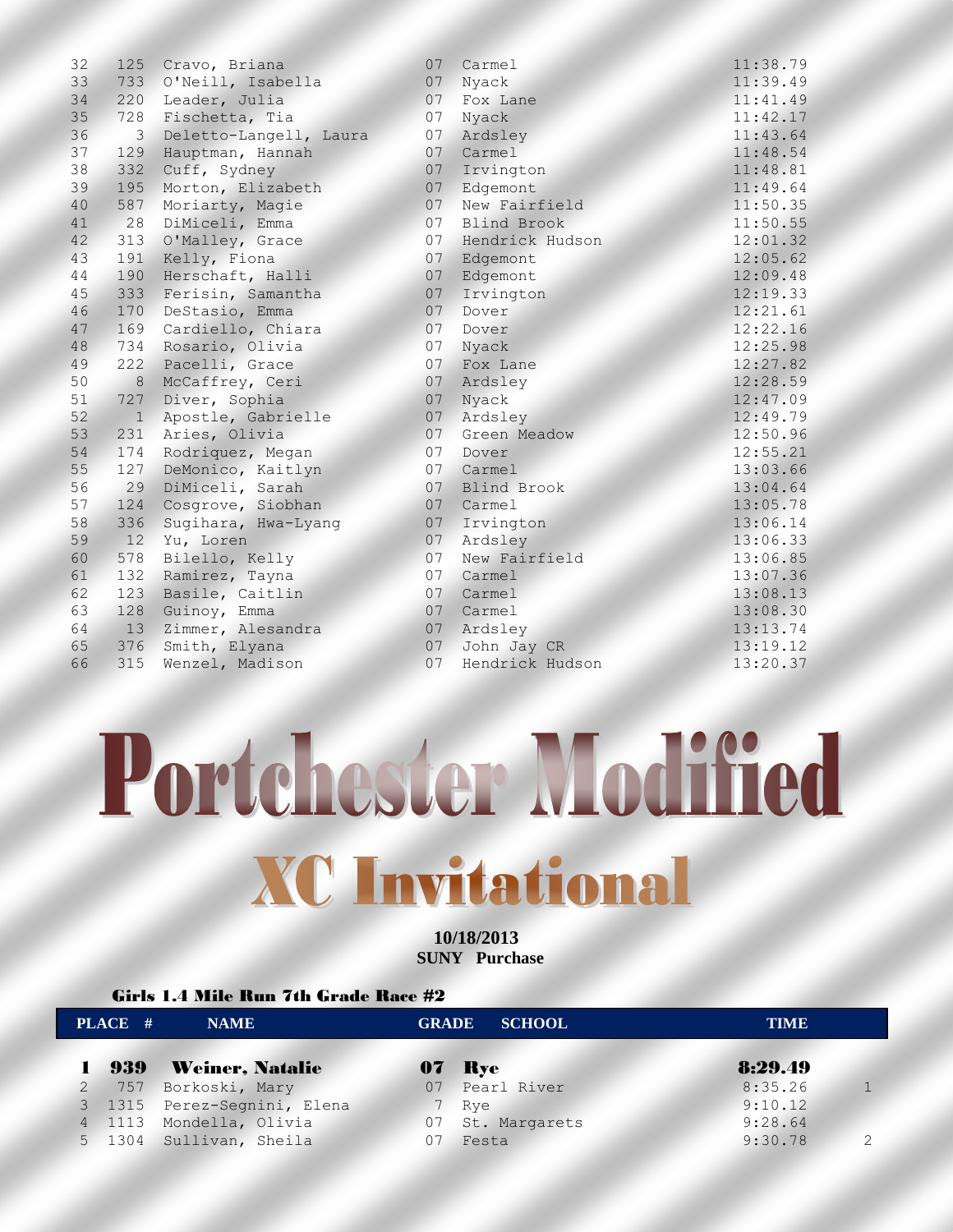| 6               | 915  | Rippon, Dora            |                 | 07 Putnam Valley | 9:52.45  |                |
|-----------------|------|-------------------------|-----------------|------------------|----------|----------------|
| 7               |      | 762 Hayes, Sarah        |                 | 07 Pearl River   | 9:53.36  | $\mathcal{E}$  |
| 8               | 1175 | Treanor, Caitlin        | 07              | Tappen Zee       | 9:56.13  | $\overline{4}$ |
| 9               | 1173 | Stolarski, Madison      | 07              | Tappen Zee       | 10:02.03 | 5              |
| 10              | 660  | Criscione, Kiana        | 07              | North Rockland   | 10:05.07 | $\epsilon$     |
| 11              | 870  | Raefski, Kaylei         | 07              | Pleasantiville   | 10:10.41 | $\overline{7}$ |
| 12              | 667  | Marchitelli, Gianna     | 07              | North Rockland   | 10:12.31 | 8              |
| 13              | 422  | Ramaswamy, Jothi        |                 | 07 Lakeland      | 10:13.89 |                |
|                 |      |                         |                 |                  |          | 9              |
| 14              |      | 1163 Caroll, Fiona      | 07              | Tappen Zee       | 10:14.70 |                |
| 15              | 1293 | Mitlof, Rebecca         | 07              | Festa            | 10:15.27 | 10             |
| 16              |      | 672 Vargas, Laura       | 07              | North Rockland   | 10:15.89 | 11             |
| 17              |      | 1166 Hartnett, Colleen  | 07 <sup>2</sup> | Tappen Zee       | 10:18.20 | 12             |
| 18              | 1074 | Quigley, Natalie        | 07              | Somers           | 10:21.14 | 13             |
| 19              | 1274 | Cahill, Erin            | 07              | Festa            | 10:26.06 | 14             |
| 20              | 1233 | Summers, Faith          | 07 <sup>7</sup> | Westlake         | 10:33.15 |                |
| 21              | 1174 | Thomas, Alexandra       | 07              | Tappen Zee       | 10:36.59 | 15             |
| 22 <sup>7</sup> | 1212 | Santini, Diana          | 07              | Valhalla         | 10:37.61 | 16             |
| 23              |      | 550 Guerci, Kyra        | 07              | Nanuet           | 10:37.83 | 17             |
| 24              | 1297 | Nueva, Kayla            | 07              | Festa            | 10:38.03 | 18             |
| 25              | 822  | Connor, Riley           | 07              | Pelham           | 10:40.08 | 19             |
| 26              | 1070 | Dievich, Alison         | 07              | Somers           | 10:41.48 | 20             |
| 27              | 1078 | Szczesniuk, Lilly       | 07              | Somers           | 10:43.05 | 21             |
| 28              | 825  | Kuster, Meredith        | 07              | Pelham           | 10:44.65 | 22             |
| 29              | 676  | Wren, Noelle            | 07              | North Rockland   | 10:46.13 | 23             |
|                 |      |                         |                 |                  |          | 24             |
| 30              | 552  | Malzacher, Kerry        | 07              | Nanuet           | 10:46.56 |                |
| 31              | 824  | Herrin, Hannah          | 07              | Pelham           | 10:48.09 | 25             |
| 32 <sup>2</sup> | 1068 | Comiskey, Shannon       | 07              | Somers           | 10:50.94 | 26             |
| 33              |      | 1165 Fears, Victoria    | 07              | Tappen Zee       | 10:51.80 | 27             |
| 34              | 663  | Herandez, Jessica       | 07              | North Rockland   | 10:52.83 | 28             |
| 35              | 629  | Scott, Maya             | 07              | New Rochelle     | 10:54.60 | 29             |
| 36              | 1164 | Danz, Abigail           | 07              | Tappen Zee       | 10:56.27 | 30             |
| 37              | 553  | Mateo, Haley            |                 | Nanuet           | 11:05.54 | 31             |
| 38              | 1066 | Barakat, Rebecca        | 07              | Somers           | 11:06.63 | 32             |
| 39              |      | 554 McGreevy, Jeanette  | 07              | Nanuet           | 11:09.56 | 33             |
| 40              | 1122 | Frisch, Reese           | 07              | Suffern          | 11:09.76 | 34             |
| 41              | 898  | Andreoli, Amanda        | 07              | Port Chester     | 11:15.44 | 35             |
| 42              |      | 543 Boyle, Sarah        | 07 <sub>2</sub> | Nanuet           | 11:17.45 | 36             |
| 43              |      | 1209 Pisacane, Julianne | 07 <sup>2</sup> | Valhalla         | 11:25.81 | 37             |
| 44              | 1018 | Shaia, Lauren           | 07              | Seven Bridges    | 11:27.42 |                |
| 45              | 862  | Behbehani, Iman         | 07<             | Pleasantiville   | 11:28.98 | 38             |
|                 |      |                         |                 |                  |          |                |
| 46              | 985  | McCormick, Julia        | 07              | Scarsdale        | 11:31.51 | 39             |
| 47              | 933  | McCormack, Caroline     | 07              | Rye              | 11:32.02 |                |
| 48              | 1306 | Thomas, Taija           | 07              | Festa            | 11:35.09 | 40             |
| 49              |      | 1210 Portera, Julia     | 07              | Valhalla         | 11:37.63 | 41             |
| 50              | 1208 | Miletsky, Gabriela      | 07              | Valhalla         | 11:38.21 | 42             |
| 51              | 545  | Considine, Julia        | 07              | Nanuet           | 11:38.94 | 43             |
| 52              | 829  | McSpedon, Sophie        | 07              | Pelham           | 11:42.30 | 44             |
| 53              | 830  | O'Halloran, Abigail     | 07              | Pelham           | 11:43.10 | 45             |
| 54              | 867  | Lee, Evelyn             | 07              | Pleasantiville   | 11:45.17 | 46             |
| 55              | 938  | Takegami, Mina          | 07              | Rye              | 11:47.18 |                |
| 56              | 1119 | Ajay, Ashley            | 07              | Suffern          | 11:49.24 | 47             |
| 57              | 1133 | Rosenthal, Natalie      | 07              | Suffern          | 11:50.55 | 48             |
| 58              | 551  | Lema, Brenda            | 07              | Nanuet           | 11:52.65 | 49             |
| 59              | 872  | Wike, Sarah             | 07              | Pleasantiville   | 11:53.30 | 50             |
| 60              | 821  | Burns, Lily             | 07              | Pelham           | 11:53.66 | 51             |
| 61              | 626  | Negrin, Gabriella       | 07              | New Rochelle     | 11:53.83 | 52             |
| 62              | 1167 | Lopez, Maygan           | 07              | Tappen Zee       | 11:54.00 |                |
| 63              | 671  | Teng, Francesca         | 07              | North Rockland   | 11:58.73 | 53             |
|                 |      |                         |                 | Pearl River      |          |                |
| 64              | 764  | Kapiti, Cindy           | 07              |                  | 12:01.07 | 54             |
| 65              | 1130 | Persaud, Jaya           | 07              | Suffern          | 12:03.10 | 55             |
| 66              | 826  | Leckie, Elspeth         | 07              | Pelham           | 12:03.76 | 56             |
| 67              | 1120 | Ajay, Nicole            | 07              | Suffern          | 12:04.97 | 57             |